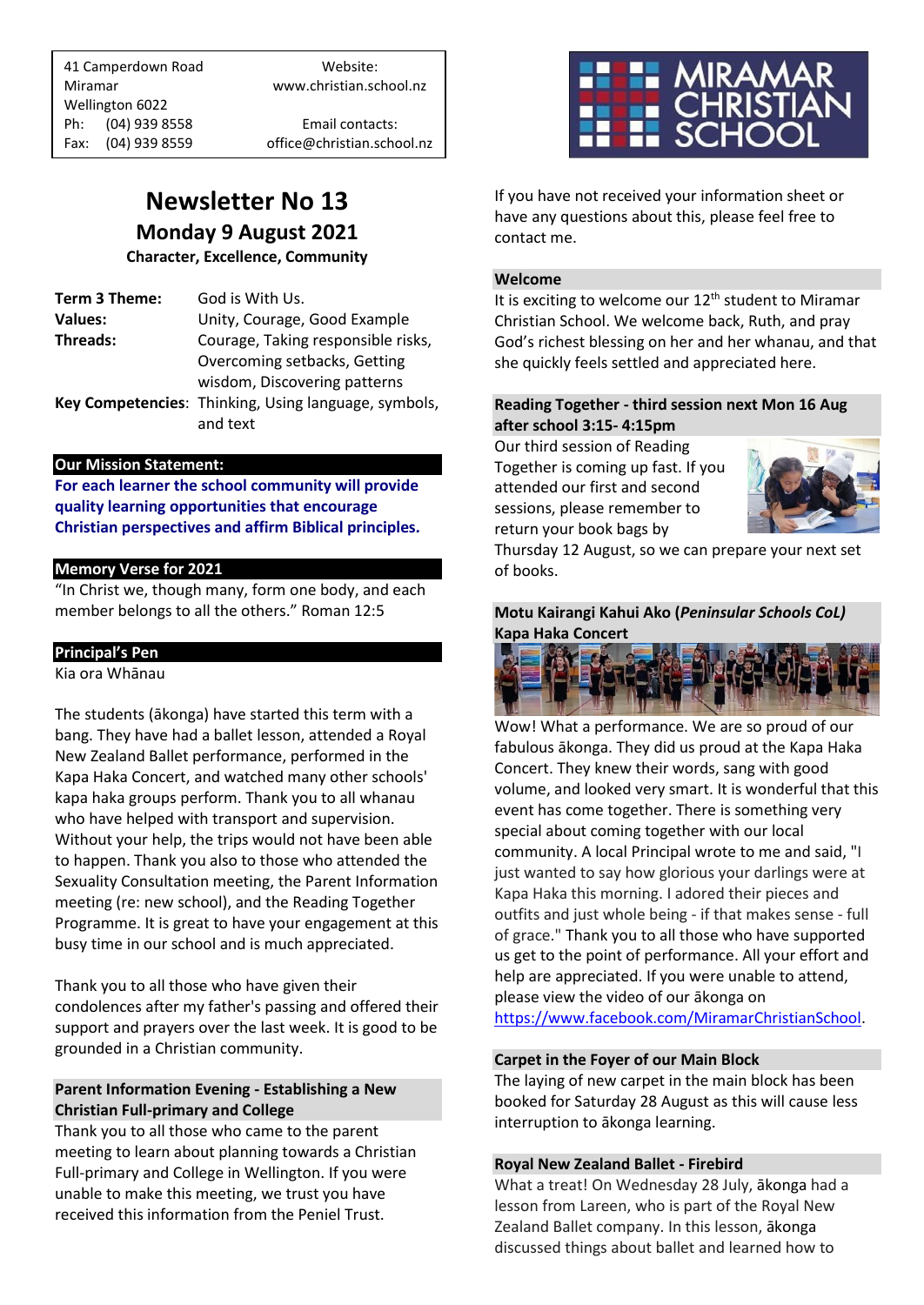dance part of what they would see being performed on the Friday. At the Friday performance, our ākonga got to enjoy the Royal New Zealand Ballet company performing "Firebird."







## **Personalised Artwork Calendars, Card, Diaries, Mouse Mats & Sketch Pads – a school fundraiser – Due Friday 13 August 2021**

This year our ākonga have been producing some fabulous artwork. Their artwork can be made into affordable calendars, cards, diaries, mouse mats, and sketch pads. These make unique Christmas gifts for family and friends and are perfect for posting overseas. Details and order forms were sent home with your paper copy of the last newsletter on the first day of Term 3. If you require another order form, please see the school office.

# **Kauri to visit Rangiatea Church - Tuesday 24 August**

Rangiatea Church is built on a historic site significant to Māori and pakeha. The ākonga in Kauri will be learning about this significant church and taking a class trip to visit it. More details will be sent home later this week. Some links about this church are included below. They provide an overview of the history of the church and its significance in Aotearoa from its ordination. [Rangiatea Church -](https://en.wikipedia.org/wiki/Rangi%C4%81tea_Church) Wikipedia

[Anglican church -](https://www.anglican.co.nz/about/our-story/) Waikanae Parish

# **Ukuleles**

This term, we are hoping to borrow enough ukuleles for whole class ukulele lessons. So far, we have eight, which is enough to go ahead. Ideally, we would like to borrow a few more. If you have a ukulele, you would be happy to loan to the school for term three, please let the Principal or your child's class

teacher know. We are planning on starting in week 3.

# **Prayer points: - Thank God:**

- For the two students who have started this term and the other two who are yet to come.
- For the experiences (RNZB and Kapa Haka) ākonga have had in the past two weeks.
- For the opportunity Miramar Christian School has, to be involved in creating a new Christian Full-Primary School and College.
- For all the good things God has planned for us.

# **Please pray:**

- For increased interest in Miramar Christian School.
- For years 6-8 ākonga as they learn about puberty.
- For Kauri's upcoming trip to Rangiatea Church that this would enable ākonga to see God's hand in the history of New Zealand
- For an APT leader.
- For God's guidance, wisdom, anointing, and protection on the work of the Peniel Trust and Mark Larsen as they work on their new vision.
- For God's wisdom and blessing on the School Board, all staff, families, and ākonga.
- That Miramar Christian School would be a blessing to the community.

# **Prayer Students**

• For our prayer ākonga and their families: - **Week 3:** Hazel, Sophie, Ruth, Davey **Week 4:** Makayla, Nova, Aisha-Jadah, Adoma

I thank you for your on-going support. If we can help you with questions or concerns relating to your child's education, please see your child's class teacher or contact me (Kaye Gillies) on 021 293 5390. If you need privacy and/or a longer conversation, please book a time to talk with your classroom teacher or myself. We are here for you.

> Shalom and Ngā Mihi **Kaye Gillies Principal**

# **SCHOOL DIARY**

| <b>Every Mon</b>      | <b>Assembly 2:30pm</b>                 |
|-----------------------|----------------------------------------|
| <b>Every Wed</b>      | <b>Subway ordered lunch (optional)</b> |
| <b>Every Tues/Fri</b> | <b>Wheels Day / Wear PE Uniform</b>    |
| <b>Every Thurs</b>    | Technology (Yrs 7-8) 8:50am pick up    |
| <b>Every Fri</b>      | <b>Wheels Day / Wear PE Uniform</b>    |
|                       | Paid Music Lessons, 8:30am-10:45am     |
| <b>Every Sun</b>      | 10am Gateway Baptist - all welcome     |
| <b>AUGUST</b>         |                                        |
| Mon 9 Aug             | Assembly 2:30pm                        |
| Tues 10 Aug           | Kelly Sport p.m.                       |
| Thurs 12 Aug          | 8:50am Technology Bus (Y7/8)           |
| Fri 13 Aug            | Kauri Library Visit 11:30am            |
| Fri 13 Aug            | Ukulele lessons start                  |
| Mon 16 Aug            | Reading Together Programme 3:15p.m.    |
| Mon 16 Aug            | BoT, 6:30pm, Room 3                    |
| Tues 17 Aug           | Kelly Sports p.m.                      |
| Thurs 19 Aug          | 8:50am Technology Bus (Y7/8)           |
| Fri 20 Aug            | Ukulele lessons                        |
| Mon 23 Aug            | Assembly 2:30pm                        |
| Tues 24 Aug           | Kauri class to Otaki                   |
| Tues 24 Aug           | Kelly Sports p.m.                      |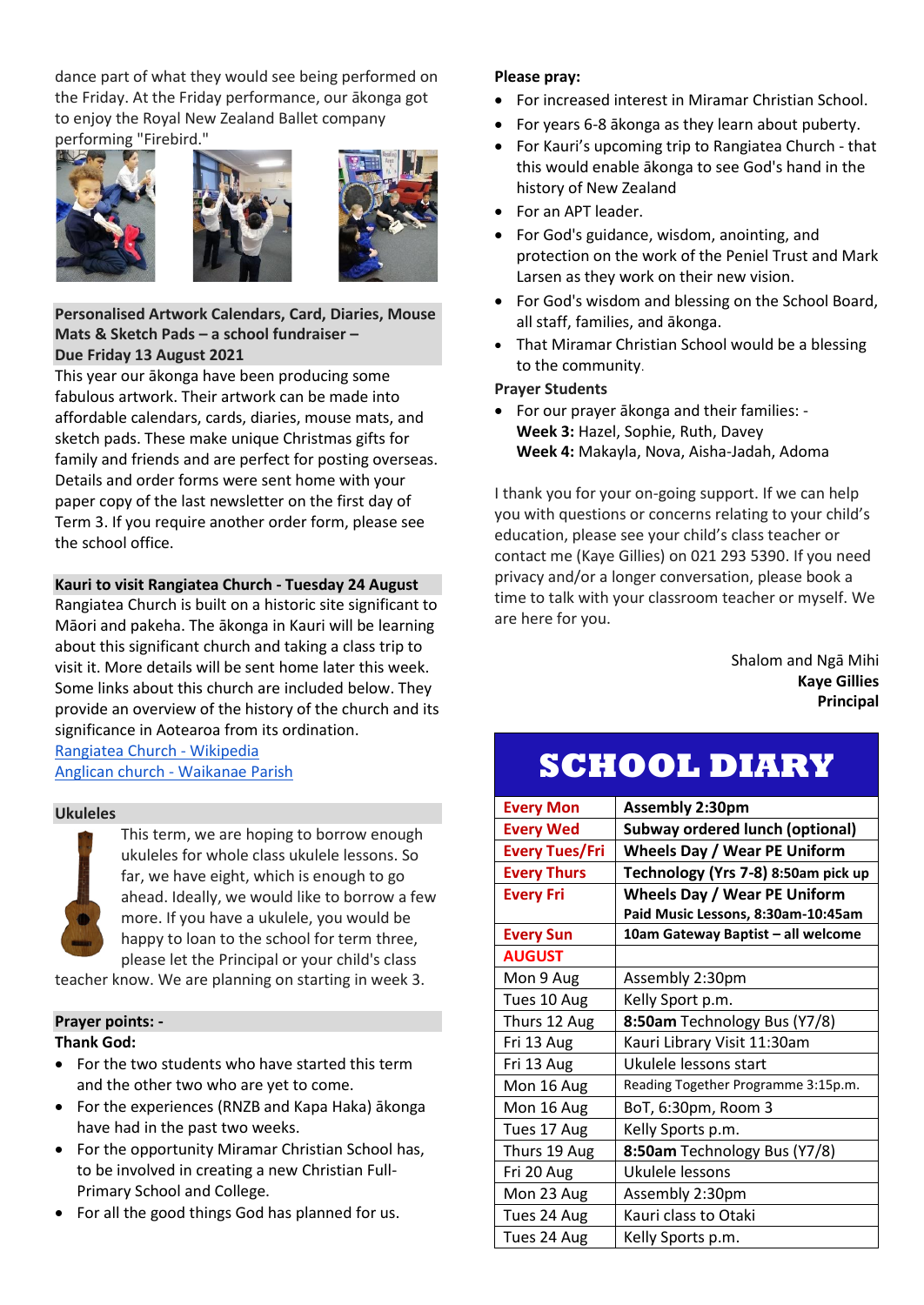| Thurs 26 Aug     | 8:50am Technology Bus (Y7/8)                 |
|------------------|----------------------------------------------|
| Fri 27 Aug       | Be Yourself (Mufti) Day (gold coin donation) |
| Fri 27 Aug       | Ukulele lesson                               |
| <b>SEPTEMBER</b> |                                              |
| Fri 3 Sep        | <b>Teacher Only Day</b>                      |
| Thurs 30 Sep     | <b>Community Event 6pm</b>                   |







# **Alpha in Miramar**

Some of the churches on the Peninsula are partnering together to provide an Alpha course in **Term 3 starting Monday 2nd August for 8 weeks.** Alpha is about exploring the Christian Faith through a series of evening sessions in a small group. **Who can attend:** Anyone (all ages) **When:** Monday Evenings (from 2 Aug – 20 Sep) **Time:** 7pm **Location:** 33 Park Road **How to register:** Go to [www.alpha.org.nz/try-alpha/.](http://www.alpha.org.nz/try-alpha/) Scroll down until you find the 'Find My Location' box

and type "Wellington" in the 'Enter a city or address to search nearby' box underneath and click on "Wellington New Zealand". Scroll down through the options until you get to No.7 and click on "Alpha in Miramar, Monday 2 August 2021". Type you name in the 'Name\*' box and your email address in the 'Email\*' box then click on 'Sign up to attend'.

#### **Biodiversity and Childhood Health Study**

Massey University is conducting a study looking at how exposure to the natural environment affects health in **children**. The aim of the study is to find out if exposure to greater plant biodiversity may have health benefits, which may lead to better treatment for health conditions such as asthma and allergies.

If your child is **6-11years old,** the research team would be grateful if you would consider taking part. For this research to be successful, the study needs children with and without asthma and allergies to take part. The study first involves completing a questionnaire and your child taking part in a breathing and an allergy test. The research team will later invite a smaller number of selected participants to take part in some further clinical tests. If you would like further information about the study, please go to

[http://publichealth.massey.ac.nz/home/research/rese](http://publichealth.massey.ac.nz/home/research/research-projects/biodiversity-and-microbiota-a-novel-pathway-to-allergy-and-asthma-prevention/) [arch-projects/biodiversity-and-microbiota-a-novel](http://publichealth.massey.ac.nz/home/research/research-projects/biodiversity-and-microbiota-a-novel-pathway-to-allergy-and-asthma-prevention/)[pathway-to-allergy-and-asthma-prevention/.](http://publichealth.massey.ac.nz/home/research/research-projects/biodiversity-and-microbiota-a-novel-pathway-to-allergy-and-asthma-prevention/)

To take part in the research, please contact the study coordinator: Jean Feary McKenzie

#### **05 08 ASTHMA** or **[asthma@massey.ac.nz](mailto:asthma@massey.ac.nz)**





# *Children LOVE learning how to Cartwheel, Handstand,*

*Round-off, Handspring and Flip at BIGAIR GYM!* BIGAIR's GYMNASTICS, TRAMPOLINE, CHEERLEADING, TUMBLING & FREE RUNNING classes are excellent for fun and fitness! We focus on safety, technique, fundamental skills, right through to more advanced skills, such as summersaults and twisting. Bigair Gym is a pristine, exciting, kid friendly gym! Our experienced coaches run structured and organized fun gym classes, which follow a badge programme which creates goals and allows children to plan for success! **BOOK NOW for Term 3 Classes.** Spots are limited so book now on [www.bigairgym.co.nz](http://www.bigairgym.co.nz/)

**Bigair Gym Owhiro Bay** ph. 383 8779 e. [wgtn@bigairgym.co.nz](mailto:wgtn@bigairgym.co.nz) @.14 Landfill Road, Owhiro Bay.